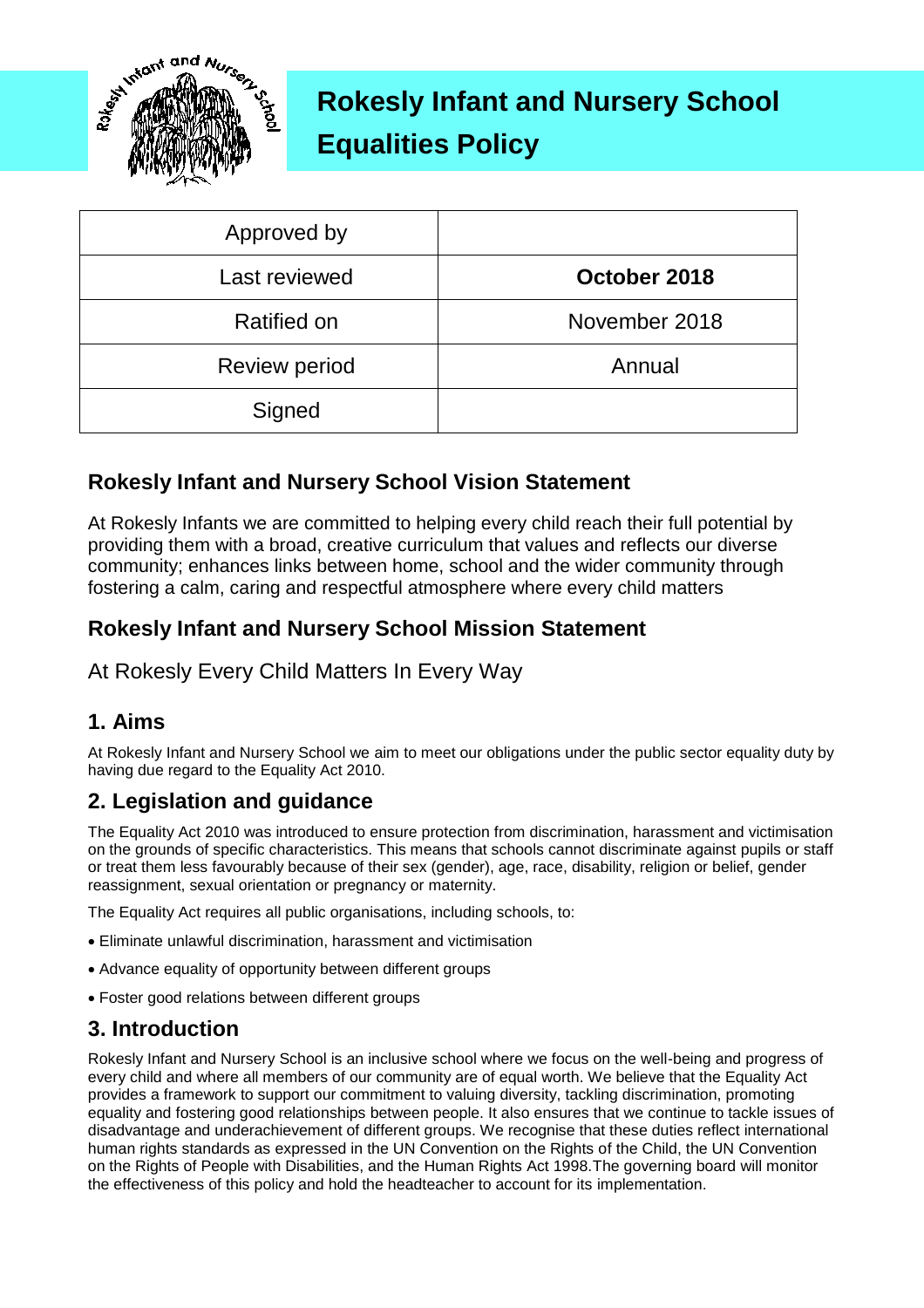# **4. Key Principles**

1. We value all learners equally, and as individuals, whether or not they have a disability, whatever their ethnicity, culture, national origin or national status, whatever their gender, gender identity or sexual orientation and regardless of their faith background, religious or non-religious affiliation or their socioeconomic background or family circumstances.

2. We recognise, respect and value difference and understand that diversity is strength. We believe that diversity is a strength that should be respected and celebrated by all those who visit, learn and teach here.

3. We foster positive attitudes and relationships. We actively promote positive attitudes and mutual respect between individuals, groups and communities different from each other.

4. We foster a shared sense of cohesion and belonging. We want all members of our school community to feel a sense of belonging within the school and wider community and to feel that they are respected and able to participate fully in school life.

5. We observe good equalities practice for our staff. We ensure that policies and procedures benefit equally all employees and potential employees in all aspects of their work, including in recruitment and promotion, and in continuing professional development.

6. We have the highest expectations of all our pupils. We expect that all pupils can make good progress and achieve to their highest potential. We believe that improving the quality of education for the most vulnerable groups of pupils raises standards across the whole school.

7. We will do our utmost to protect the rights of all our pupils. We believe all children should have equal access to human rights and that each and every child deserves our protection and to receive the best possible education we can provide.

#### **5. Tackling Discrimination, Harassment and Victimisation**

We actively promote equality and diversity though the curriculum and by creating an environment which champions respect for all.

We take account of equality issues in relation to admissions and exclusions; the way we provide education for our pupils and the way we provide access for pupils to facilities and services.

All appointment panels give due regard to this policy so that no one is discriminated against when it comes to employment or promotion.

#### **6. Meeting Specific Needs**

Due regard is paid to the Reasonable Adjustment duty for disabled pupils – designed to enhance access and participation to the level of non-disabled pupils and stop disabled children being placed at a disadvantage compared to their non-disabled peers. Reasonable, appropriate and flexible adjustments for pupils with disabilities will be made as needed.

#### **7. Behaviour, Exclusions and Attendance**

We monitor data on exclusions and absence from school for evidence of over-representation of different groups and take action to address concerns.

#### **8. Addressing Prejudice and Prejudice-Based Bullying**

The school challenges all forms of prejudice and prejudice-based bullying such as:

- prejudices around disability or special educational needs
- prejudices around race, religion or belief, or prejudice towards travellers or people seeking asylum
- prejudices around gender and sexual orientation, including homophobic attitudes

We treat all bullying incidents equally seriously and keep a record of all prejudice-related incidents. We analyse this data and take action to reduce incidents.

## **9. Advancing Equality of Opportunity for Different Groups**

Removing or minimising disadvantages which are connected to a particular characteristic they have

Taking steps to meet the particular needs of people who have a particular characteristic

 Encouraging people who have a particular characteristic to participate fully in any activities In fulfilling this aspect of the duty, the school will: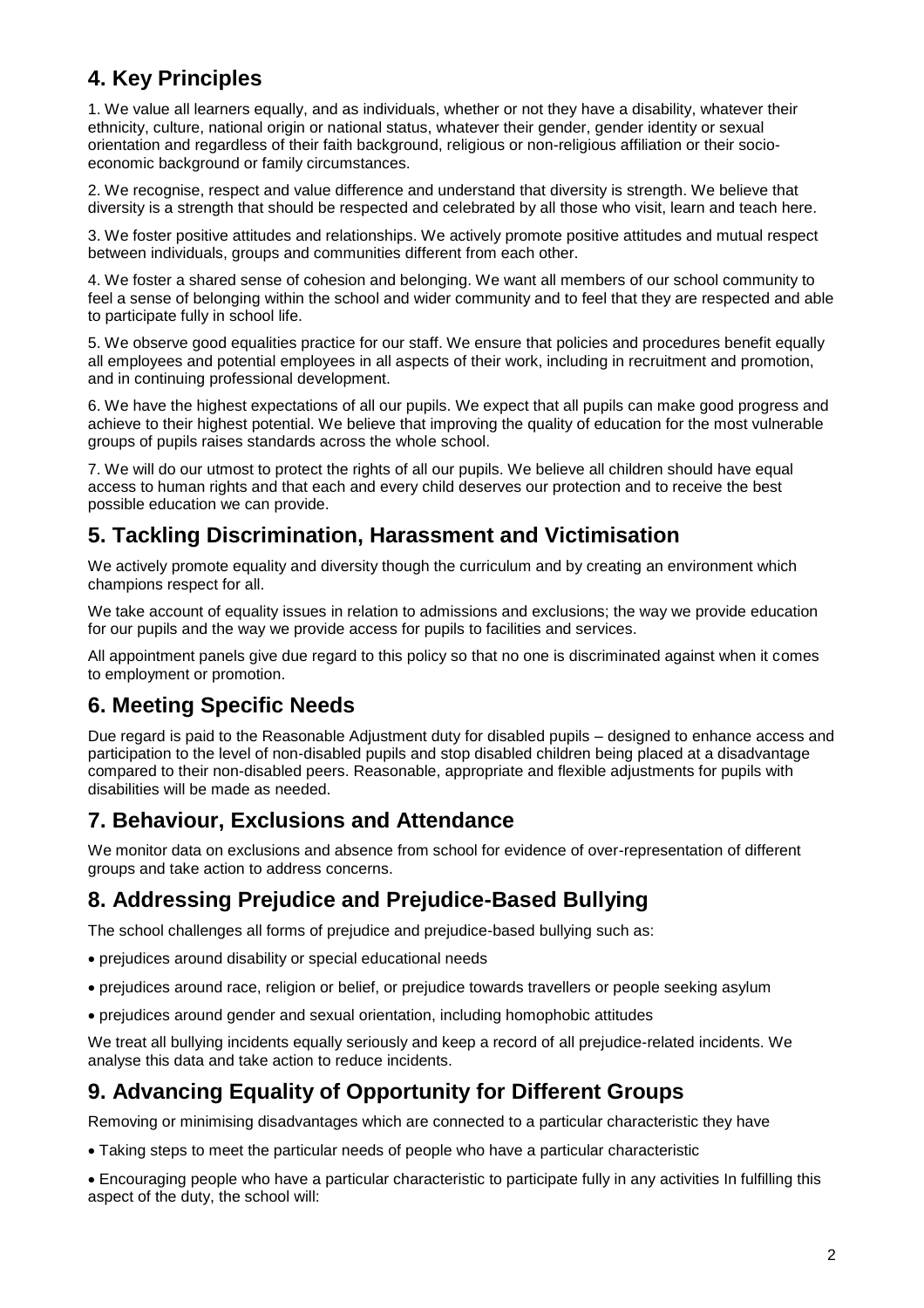Analyse attainment data each academic year showing how pupils with different characteristics are performing

 Collect, analyse and publish data on the school population, and inequalities of outcome, in terms of eligibility for free school meals, children who are looked after, children with special needs or disabilities, ethnicity, gender and proficiency in English

 Analyse the above data to determine strengths and areas for improvement, implement actions in response and publish this information

 Make evidence available that identifies improvements for specific groups (e.g. declines in incidents of homophobic or sexist bullying)

 Through pupil admissions meetings and other procedures, work in partnership with parents and carers to identify children who have a disability and take action to meet their needs.

 Monitor progress and outcomes of different groups of pupils, using this data to support school improvement and take action to close any gaps, for example, for those making slow progress in acquiring age-appropriate English or Maths skills.

 Enable equality of access for all pupils to a broad and balanced curriculum, removing barriers to participation where necessary.

#### **10. Positive Action**

We will take positive and proportionate action to address any disadvantage faced by particular groups of pupils, for example through targeted support.

#### **11. Equal Opportunities for Staff**

We are committed to the implementation of equal opportunities principles and the monitoring and active promotion of equality in all aspects of staffing and employment. All staff appointments and promotions are made on the basis of merit and ability and in compliance with the law. Discrimination or harassment of anyone in our employment will not be tolerated. We ensure that all staff, including support and

#### **12. Fostering Good Relations**

The school aims to foster good relations by

 Promoting a whole school ethos and values that challenge prejudice-based discriminatory language, attitudes and behaviour.

 Enforcing the school's Behaviour Policy for pupils and Code of Conduct for staff setting out expectations about how we should treat each other with courtesy and respect.

 Preparing our pupils for life in a diverse society and promoting the spiritual, moral, social and cultural development of our pupils.

 Teaching about difference and diversity and the impact of stereotyping, prejudice and discrimination through assemblies and the curriculum.

 Providing opportunities for pupils to appreciate their own culture and celebrate the diversity of other cultures.

 Including the contributions of different cultures to world history in the curriculum and promoting positive images of different peoples.

Providing opportunities for pupils to listen to a range of opinions and empathise with different experiences.

 In keeping with Fundamental British Values (See DFE: Promoting fundamental British values as part of SMSC in schools), promote mutual respect and tolerance of those with different faiths and beliefs.

#### **13. Equality Considerations and Decision Making**

The school ensures it has due regard to equality considerations whenever significant decisions are made. The school always considers the impact of significant decisions on particular groups, for example, ensuring that Sports Day does not coincide with a major religious festival.

#### **Roles and Responsibilities**

We expect all members of the school community, and visitors, to support our commitment to promoting equalities and meeting the requirements of the Equality Act.